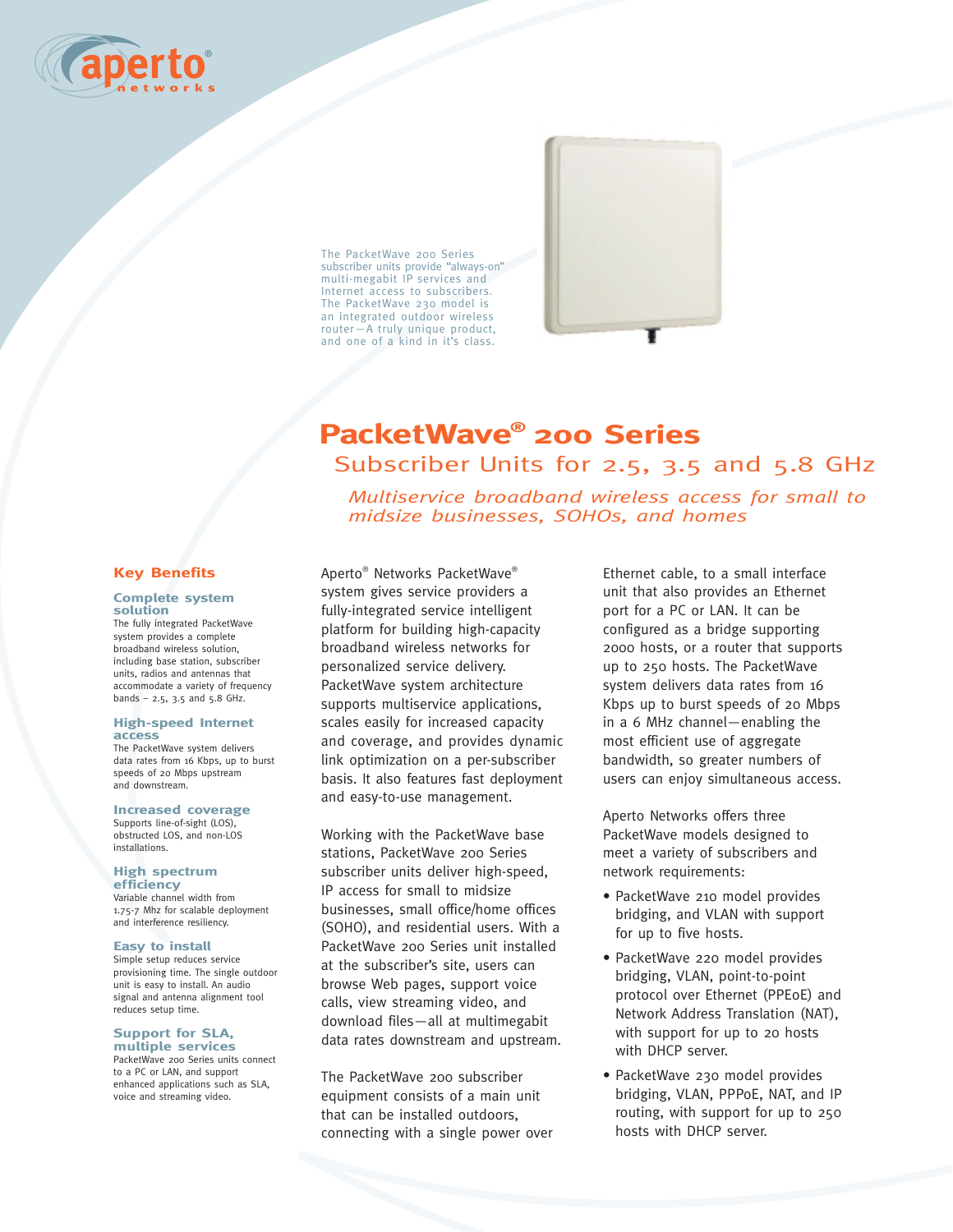# **PacketWave Broadband Wireless System**



#### **Complete Package**

The Aperto Networks' PacketWave 200 Series provides a complete subscriber package for fast Internet access. The easy-to-install unit with integrated antenna is mounted on the outside of the subscriber's office building or home. The interface unit connects to either a PC or an Ethernet/Fast Ethernet LAN.

# **Scalable Architecture**

The PacketWave system can handle hundreds of wireless subscribers per cell, whether they're spread out or live in densely populated neighborhoods.

Combining high frequency reuse with advanced interference management and mitigation techniques, the PacketWave system conserves valuable spectrum by allowing the service provider to cover an extensive geographical area with a minimum number of channels.

As bandwidth and subscriber needs increase, network operators can easily add channels or new sectors within the cell. Multiple PacketWave base station units can be stacked to provide additional bandwidth using multiple channels per sector. Operators can also economically deploy additional cells to extend the service capacity and coverage footprint.

# **Rapid Service Provisioning**

The PacketWave 200 Series is easy to install and configure. The main unit can be installed on the roof or roofline. A small indoor interface unit is used to inject power and connects the outdoor unit to a personal computer or Ethernet network. Once all components have been cabled together, the PacketWave 200 automatically obtains an IP address from the network and downloads the configuration parameters.

# **Service Flexibility**

The PacketWave system is easy to customize to fit the customers' requirements. The PacketWave 200 Series subscriber unit supports remote provisioning for a variety of speeds, eliminating the need for costly truck rolls. It also gives service providers the flexibility to offer multiple flows with different service classes for residential and business applications.

## **Simple LAN Configuration**

For business users, the PacketWave 200 Series provides additional features that streamline LAN configuration. Integrated in the PacketWave 220 and 230, a Dynamic Host Configuration Protocol (DHCP) server allocates IP addresses for each workstation. And, Network Address Translation (NAT) enables users to share a single public IP address while providing enhanced security. The PacketWave 210 model provides simple plugand-play bridging for residential applications.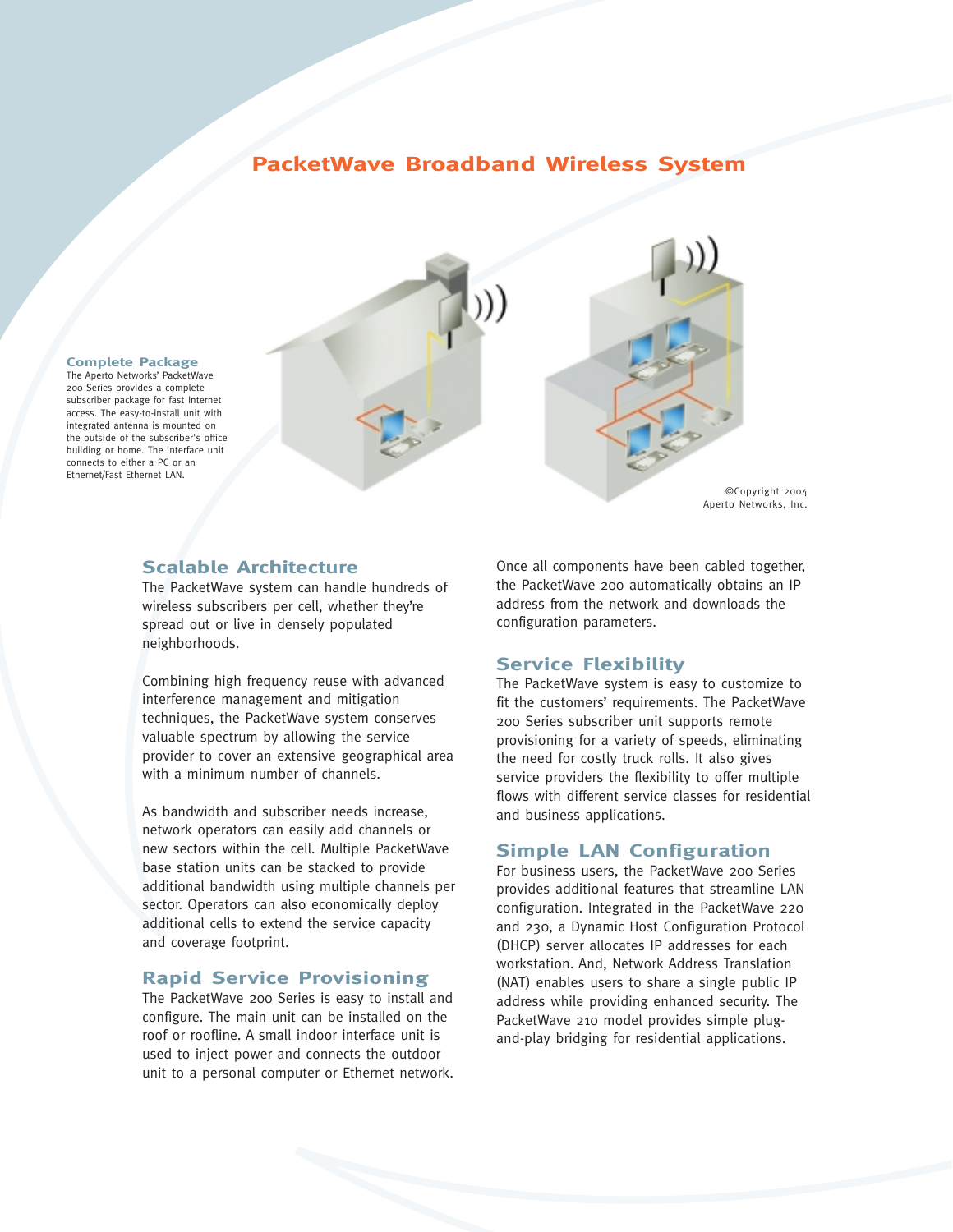# **Breakthrough Technologies**

Aperto Networks' PacketWave products feature three market-leading technologies: RapidBurst® advanced Time Division Multiple Access (TDMA) protocol, OptimaLink® dynamic per-subscriber link optimization, and ServiceQ® per-flow Quality of Service (QoS) and bandwidth management.

*RapidBurst* technology enables the PacketWave system to achieve exceptionally low latency and unprecedented spectral efficiency. With RapidBurst, the PacketWave system delivers burst rates up to 20 Mbps over a 6 MHz channel.

In addition, RapidBurst dynamic bandwidth allocation enhances efficiency by assigning time slots and packet sizes according to actual demand and service levels. An advanced TDMA burst mode ensures maximum flexibility and bandwidth efficiency in both upstream and downstream transmissions. Time Division Duplexing (TDD) technology maximizes flexibility and enables adjustable allocation of upstream and downstream bandwidth depending on traffic requirements.

*OptimaLink* technology performs dynamic control of link parameters to optimize each subscriber's connection in a multiuser, cellular network. The OptimaLink adaptive algorithm dynamically selects and adjusts PHY and MAC-layer parameters independently for each subscriber unit, including antenna diversity, modulation, transmit power, retransmission policy, and wireless packet size. The benefit to network operators is increased capacity and broader coverage that includes obstructed-lineof-sight and non-line-of-sight subscribers in a multipath environment.

**ServiceQ** technology can provide different service classes to each subscriber on an application-byapplication basis. This means personalized services can be delivered intelligently, allowing the service provider to maximize revenue opportunities with differentiated service offerings and effective management of Service Level Agreements (SLAs).

With ServiceQ, service providers can set up multiple QoS profiles for each PacketWave 200 Series subscriber unit. Each profile contains various QoS metrics (such as maximum and minimum bandwidth, latency, and jitter) based on Class of Service requirement like Constant Bit Rate (CBR), Committed Information Rate (CIR), or Best Effort (BE). Using a highly advanced scheduling mechanism, the PacketWave system enforces the metrics in each profile. The result – service providers can offer tiered services that help differentiate their offerings in the marketplace.

In addition, the intelligent ServiceQ packet classifier can associate end-user applications to QoS profiles by mapping existing indicators such as IP ToS and DiffServ fields, as well as data packet header information such as IP or MAC addresses and port numbers. Consequently, the PacketWave system can identify applications such as web browsing, telephony, and video streaming – providing the appropriate QoS, resulting in a more personalized and valuable service to subscribers.